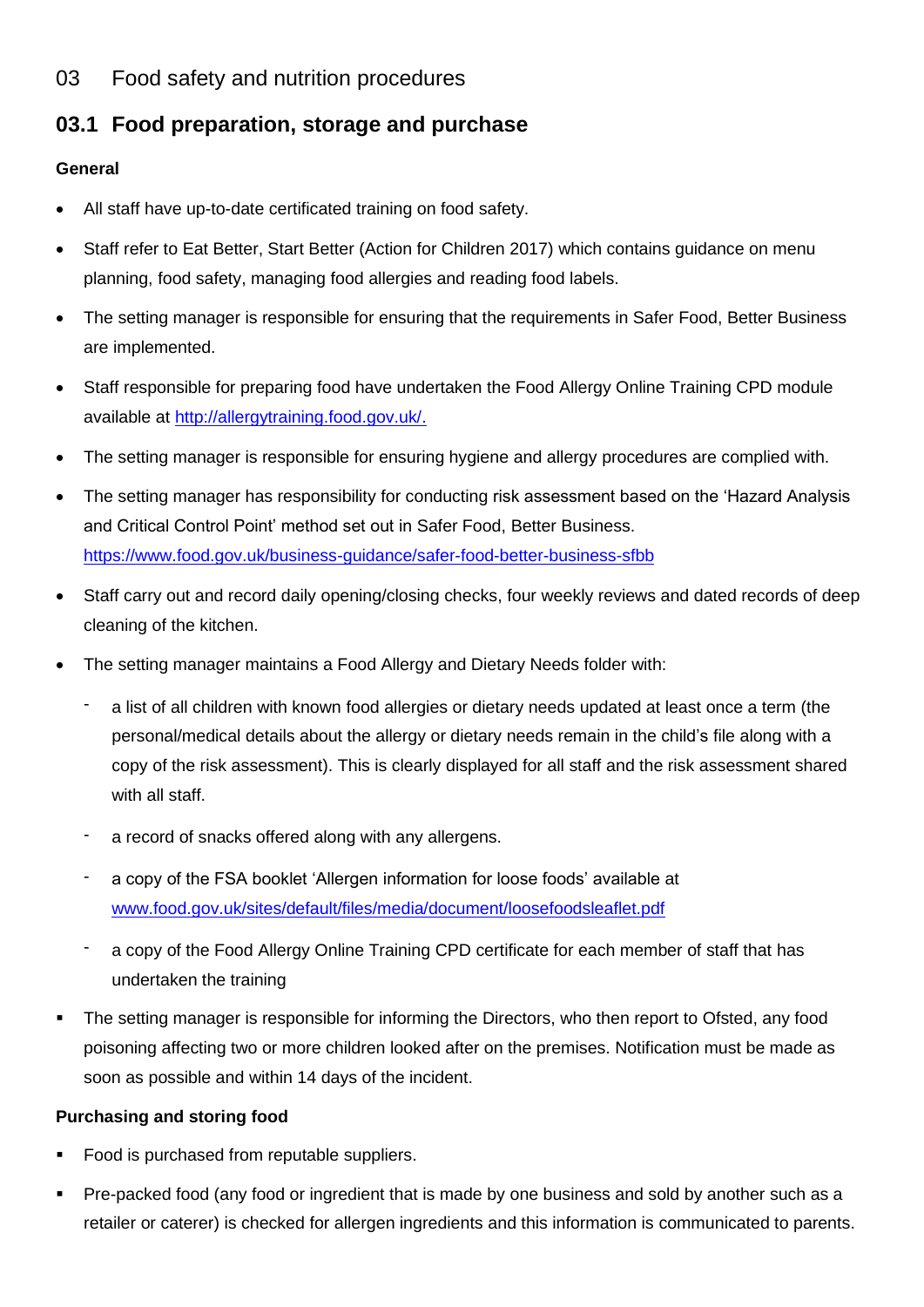- If food that is not pre-packed (described as 'loose food'), such as sandwiches bought from a bakery is served, then allergen information will have been provided by the retailer, this information must then be shared in the same way with parents.
- **•** Parents are not to bring food that contains nuts. Staff check packets and snack/lunch boxes to make sure they do not contain nuts or nut products. Staff will send any packets/nut products home with a note that confirms our policy of no nuts.
- Bulk buy is avoided where food may go out of date before use.
- All opened dried food stuffs are stored in airtight containers.
- Dried packaged food is not decanted from packaging into large bins or containers as this prevents monitoring of sell by/use by dates and allergen information.
- Food is regularly checked for sell by/use by dates and any expired items are discarded.
- Bottles and jars are cleaned before returning to the cupboards.
- 'Squeezy' plastic bottles are not used for sauces.
- **EXECT** Items are not stored on the floor; floors are kept clear so they can be easily swept.
- Perishable foods such as dairy produce are to be used the next/same day. Soft fruit and easily perishable vegetables are kept in the fridge at 1- 5 Celsius.
- Packaged frozen food should be used by use by dates.
- Food left over should not be frozen unless it has been prepared for freezing, such as home-made bread.
- Freezer containers should be labelled, dated and used within 1-3 months.
- Fridge and freezer thermometers should be in place. Recommended temperatures for fridge 37 degrees Fahrenheit (3 degrees Celsius), and freezers 0 degrees Fahrenheit (-18 degrees Celsius). Temperatures must be checked and recorded daily to ensure correct temperatures are being maintained.
- Freezers are defrosted every 3 months or according to the manufacturer's instructions.
- Meat/fish is stored on lower shelves.
- Fruit and vegetables stored in the fridge are washed thoroughly before refrigeration to reduce risk of pests and E.coli contamination.
- Staff's own food or drink should be kept in separate designated area of the fridge and clearly labelled.
- **.** Items in fridges must be regularly checked to ensure they are not past use by dates.

#### **Preparation of food**

- Food handlers must check the content of food/packets to ensure they do not contain allergens.
- Food allergens must be identified and displayed for parents.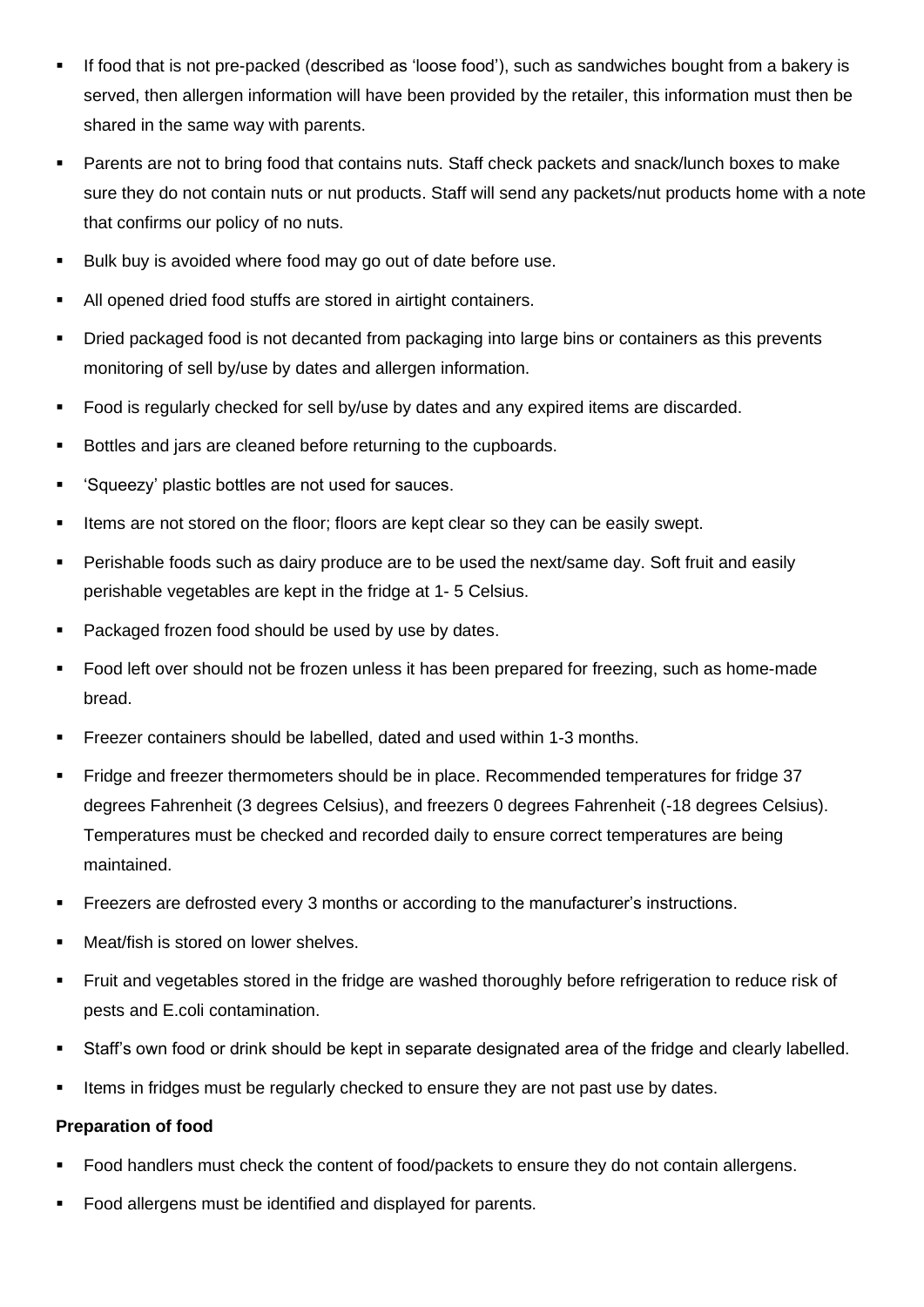- Food handlers wash hands and cover any cuts or abrasions before handling food.
- Separate boards and knives are used for chopping food, usually colour coded.
- Raw and cooked foods are prepared separately.
- All vegetables and fruit are washed before preparing.
- Food left out is covered, for example when cooling down.
- Where a microwave is used, food is heated according to manufacturer's instructions. We do not heat up children's food brought in from home.
- Microwaved food is left to stand for a few minutes before serving.
- A food probe is used to check temperature of food, including where heated in a microwave; it is checked in a number of places to avoid 'hot spots'.
- Vegetables are peeled when needed, not in advance and left in water.
- Food prepared for vegetarians does not come into contact with meat or fish or products.
- Food prepared for children with specific dietary needs is prepared with separate equipment and served separately.
- A separate toaster is kept and used for children with a wheat or gluten allergy.
- Food prepared for children with dietary needs and preferences is clearly labelled and every effort is made to prevent cross-contamination.
- Raw eggs are not to be given in any form, such as mousse or mayonnaise.
- When given to children, eggs are fully cooked.

#### **Serving Food**

- Lunch is served for children in their own lunchboxes, brought in from home.
- Snacks are served for children in separate containers, for them to serve themselves under supervision. Staff ensure that children use serving cutlery to avoid contamination.
- Staff ensure that children do not access food provided for another child.
- Children with allergies/food preferences are not made to feel 'singled out' by the methods used to manage their allergy/food preference.
- Food served to children with identified allergies is checked by the key person to ensure that the snack (and its ingredients) does not contain any of the allergens for that child.
- Any hot food is taken from the kitchen to the rooms on a trolley, not carried across rooms.
- **EXE** Tables are cleaned before and after, with soapy water or a suitable non-bleach product.
- Members of staff serving food wash their hands and cover any cuts with a blue plaster.